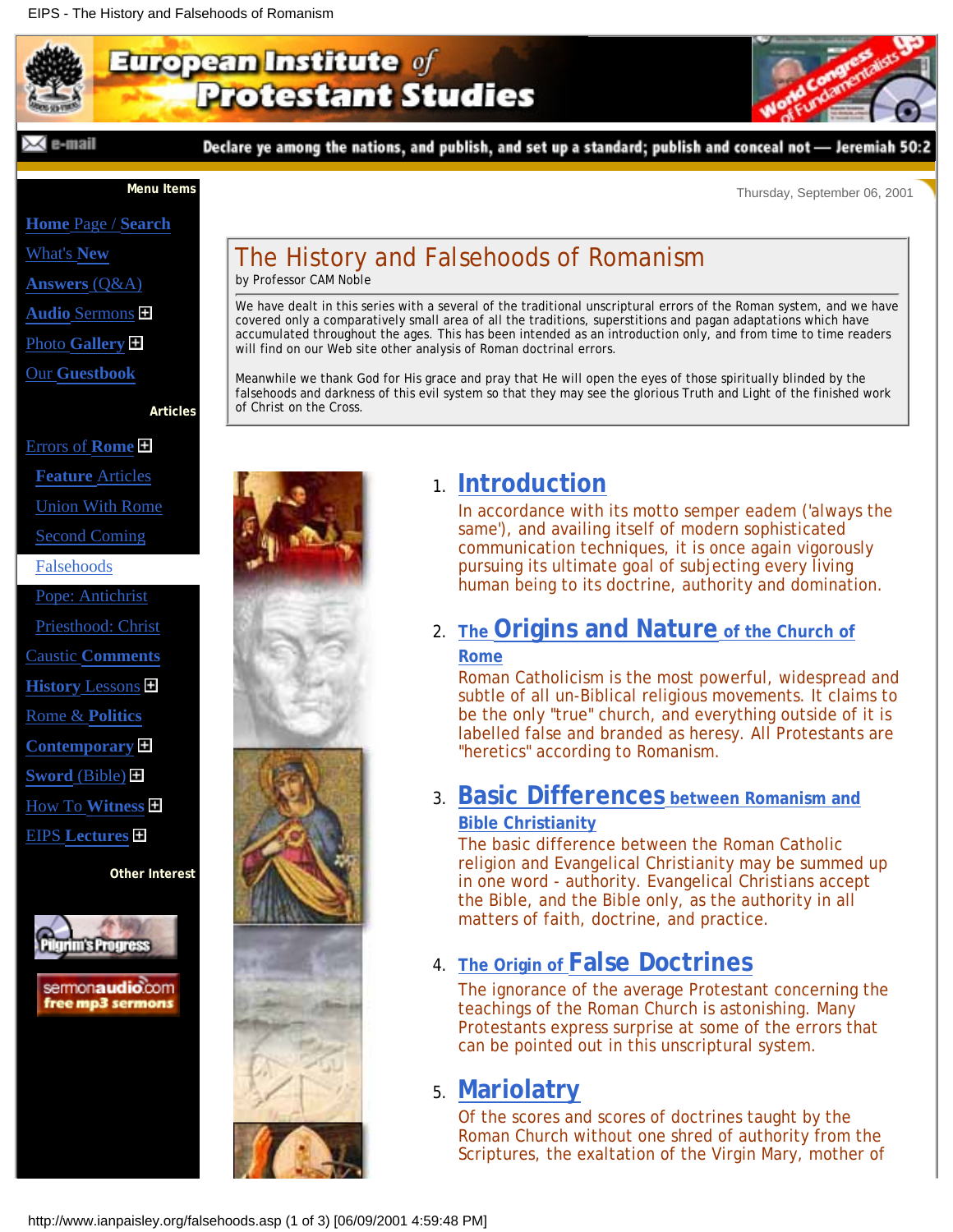

Jesus, is one of the most prominent, and certainly one of the most unscriptural.

#### **[Purgatory and Indulgences](http://www.ianpaisley.org/rome.asp?rome_purgatory.htm)** 6.

Rome teaches that purgatory is an intermediate place between Heaven and Hell where the soul spends an indeterminate length of time, depending on the gravity of unpardoned sins and the number of indulgences granted on the soul's behalf.

#### **[One Error Begets Others - Supererogation](http://www.ianpaisley.org/rome.asp?rome_errors.htm)** 7. **[and Confession](http://www.ianpaisley.org/rome.asp?rome_errors.htm)**

One error always leads to others. When the Church of Rome began tampering with the Scriptures, it started on a road of error and false doctrine which calls constantly for new errors to support the former ones. Thus, purgatory called for indulgences, and indulgences called for works of supererogation.

# **[Papal Infallibility](http://www.ianpaisley.org/rome.asp?rome_pope.htm)** 8.

In our series on Romanism we come to one of the gravest and most damning errors ever taught by the Roman Catholic Church. It is called the doctrine of Papal Infallibility.

### **[Christ the Rock - Peter the Little Stone](http://www.ianpaisley.org/rome.asp?rome_peter.htm)** 9.

The ridiculous dogma of the infallibility of the Pope when he speaks as the Head of the Church is closely associated with another tradition, also entirely without scriptural or historical proof. It is the doctrine of the Succession of the Apostle Peter.

#### 10. [Rome's Monopoly on 'Salvation'](http://www.ianpaisley.org/rome.asp?rome_monopoly.htm)

How can a person not born into the Roman Catholic Church become a member? You cannot join it by giving your testimony of your new birth and personal acceptance of Jesus Christ by faith. It is not so simple. Here is the profession of faith that all who are not born in the church are required to sign...

#### **[All non-Romanists declared](http://www.ianpaisley.org/rome.asp?rome_heretics.htm) 'Heretics'** 11.

According to the Church of Rome, all Protestants are heretics and anathema. Rome claims it alone is the true church and that there is no salvation outside it. This is sometimes denied by Roman Catholics, but is abundantly documented by the statements and decrees of Popes and Church Councils.

#### **[Mystery - Babylon the Great](http://www.ianpaisley.org/rome.asp?rome_mystery.htm)** 12.

The first sign of the end of the age was the sign of increasing deception. It heads the list of all the other signs of the end of the age and the return of the Lord Jesus Christ. No other age of history has seen so much deception as ours.